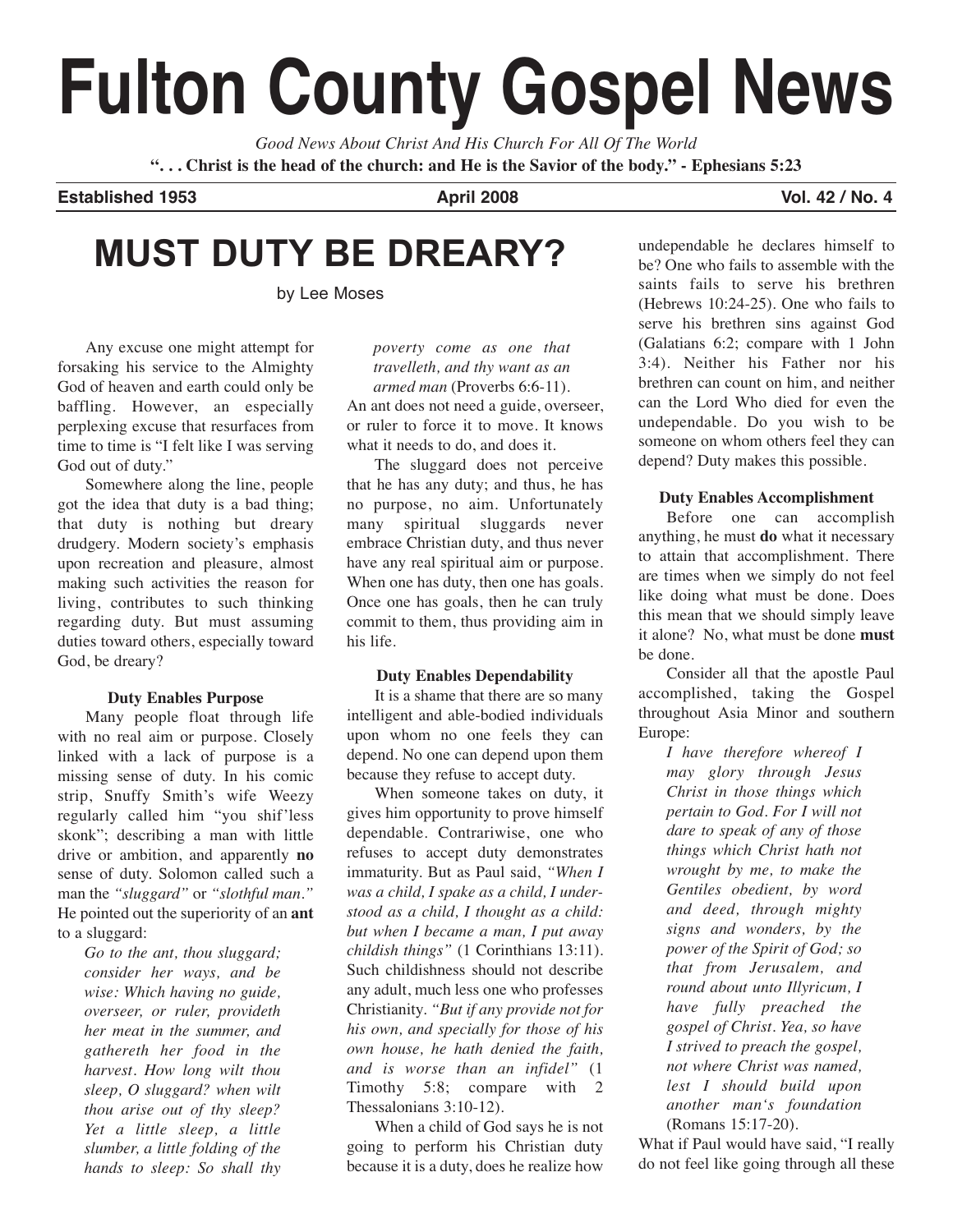#### **FULTON COUNTY GOSPEL NEWS** USPS Publication #211780

. . . is a Periodical publication issued monthly by the Church of Christ at Third and Bethel (P.O. Box 251), Mammoth Spring, AR 72554-0251. **POSTMASTER: Please mail all changes of address to the above address.**

**FCGN** is mailed free of charge to any who care to receive it. We will be happy to add any names to the regular mailing list. If you send in a name we must have a complete address, including number and street name, or R.R. or HCR number, plus box number, or a P.O. Box number and the **NINE DIGIT ZIP CODE**. This paper is supported by voluntary contributions for which we are grateful. Financial information will be furnished upon request. **Mail all address corrections or manuscripts to:**

#### **FULTON COUNTY GOSPEL NEWS** P.O. Box 251

Mammoth Spring, AR 72554

| Lee Moses $\dots\dots\dots\dots\dots\dots$ . EDITOR |  |
|-----------------------------------------------------|--|
|                                                     |  |
|                                                     |  |
| Website www.fultoncountygospelnews.org              |  |
|                                                     |  |
| E-Mail $\ldots \ldots \ldots$ halopages @ yahoo.com |  |

#### *continued from page 1*

places—it seems like too much of a duty." Paul had a gargantuan duty entrusted to him, but his appreciation of that duty led him to accomplish great things through Christ that no man has excelled since. It is our duty and appreciation thereof which enables us to accomplish.

#### **Duty Enables Reward**

The Christian lives his life on earth with the confident expectation of a heavenly reward. And as is generally the case, duty must be performed before the reward can be received: *"Every man shall receive his own reward according to his own labour"* (1 Corinthians 3:8). In Christ's Parable of the Talents, those to whom their lord entrusted his talents were rewarded based upon how they had performed their duty. The two faithful servants were told, *"Well done, good and faithful servant; thou hast been faithful over a few things, I will make thee ruler over many things: enter thou into the joy of thy lord"* (Matthew 25:23; emphasis LM). Because they had

performed their duty, they were able to accomplish what their lord had in mind for them, they proved themselves dependable to their lord, and they were rewarded by their lord.

The apostle John wrote, *"And I heard a voice from heaven saying unto me, Write, Blessed are the dead which die in the Lord from henceforth: Yea, saith the Spirit, that they may rest from their labours; and their works do follow them"* (Revelation 14:13). Until the Christian dies, he is to toil on in the service of the Lord (compare with Hebrews 4:10-11). When John wrote, *"their works do follow them,"* he was not saying that Christians will resume these works after death. But the record and reward of their works in this life will follow Christians into the next life.

#### **Christian Duty is a Delight**

It is inexplicable that there are numerous children of God who have come to find Christian duty dreary. Imagine interviewing for a job; and when asking about the duties involved you are told, "You will be required to sing songs, to encourage others to do what is right, and to have constant fellowship with the only Perfect Being Who has ever existed." Who in his right mind would describe such duties as "dreary"? While duty generally is a blessing, the simple fact is no duty on earth is remotely comparable to Christian duty.

Is every aspect of Christian duty **enjoyable**? Certainly not! It is not enjoyable to tell people that they are lost, or that they must give up some of the earthly ties they hold most dear to be saved. It is not enjoyable to be persecuted, yet Christians through the ages have suffered terribly for their faith. Persecution is as unpleasant a part of Christian duty as there is; yet there is immense joy in persecution, and in any other unpleasantness, when it comes as part of Christian duty (Matthew 5:10-12; Acts 5:41; Philippians 1:29; 1 Peter 4:12-14).

If Christian duty seems dreary, one can be assured that the duty itself is not dreary. It is all in the mind. As Solomon

observed, *"For as he thinketh in his heart, so is he"* (Proverbs 23:7). Sometimes people get a "thinking problem," and when they do it affects all else (4:23). If Christian duty ever seems dreary, the answer is not to take some "time off" from serving the Lord, but to throw oneself more wholeheartedly than ever into his Christian duties. Arrive early for every service of the church; focus more attentively on every aspect of the worship; spend more time in God's word; and privately pray more often, longer, and more thoughtfully. It has been well said, "If you act the way you wish you felt, eventually you will feel the way you act."1

#### **Conclusion**

Duty enables one to be blessed in numerous ways; as it enables purpose, dependability, accomplishment, and reward. Christian duty is in itself great delight. However, duty only enables these privileges **when duty is performed!** Every accountable man and woman has been given duty toward his Creator. Let each not look on this as dreariness, but let each attend to that duty with the joy and delight that God intends.

1 William James; quoted by Felton Spraggins, "Let's Hear it for Responsibility," Church Bulletin, Curry Street church of Christ, West Plains, MO, January 27, 2008.

## **WHAT KIND OF MEMBER ARE YOU ?** by Mark Lance

Different members of the church have different characteristics that they are known for in the congregation. Let us not examine everybody else, but ourselves to see what kind of member we are: *"Examine yourselves, whether ye be in the faith; prove your own selves. Know ye not your own selves, how that Jesus Christ is in you, except ye be reprobates?"* (2 Corinthians 13:5).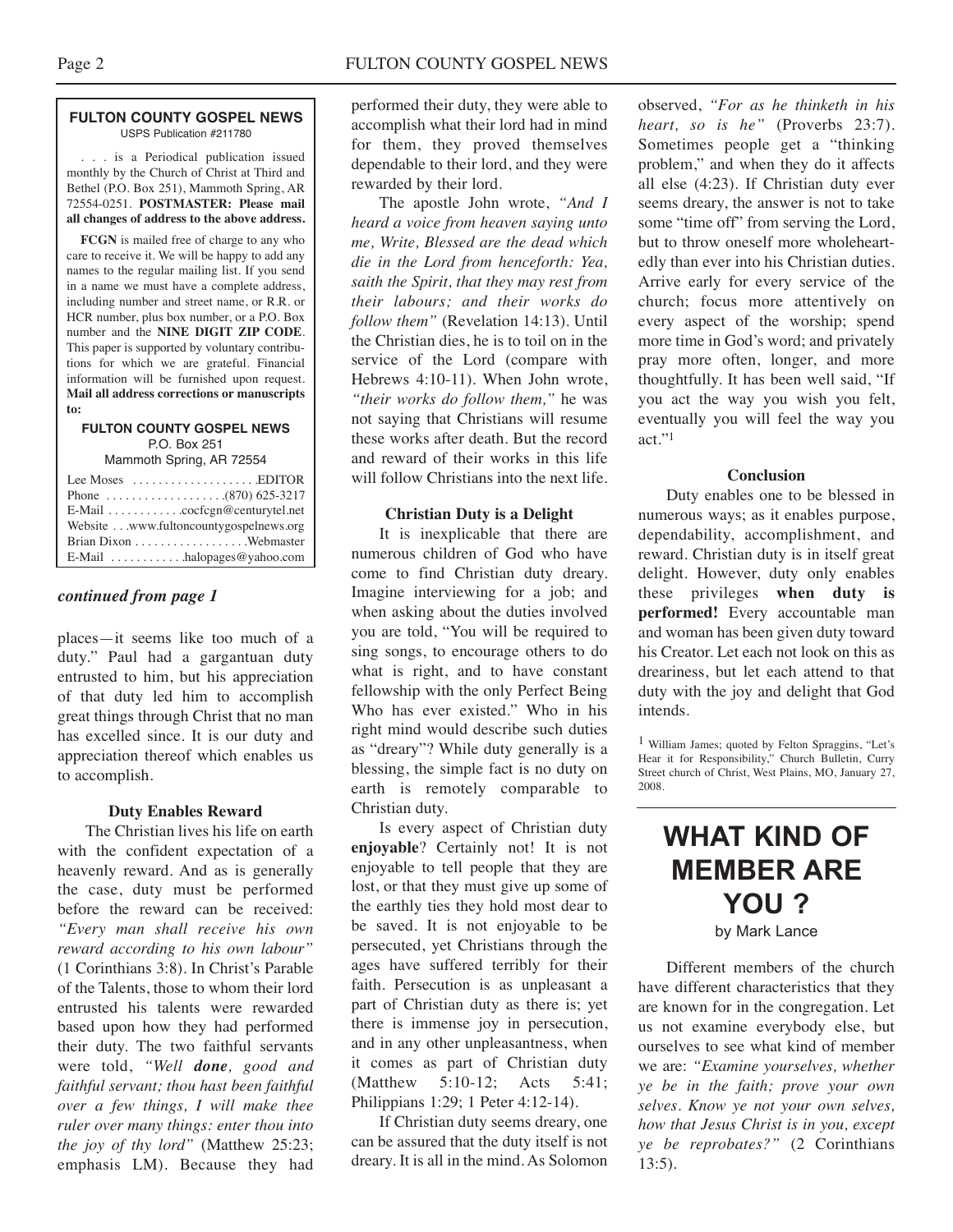#### **A My Way or No Way Member**

Some members are easy to get along with as long as everybody does things their way. They may even brag on you from time to time. But just wait until they want something they don't get and their attitude changes drastically. Now they refuse to cooperate. Now you are not as smart as you were before. They will often start picking at everything possible, and if they can't find something to pick at they will go as far as to invent something.

It is not unusual to see this kind of member to work behind the scenes and undermine the elders and other members, while acting innocent the whole time. The my way or no way member stands condemned by God's word: *"Now I beseech you, brethren, by the name of our Lord Jesus Christ, that ye all speak the same thing, and that there be no divisions among you; but that ye be perfectly joined together in the same mind and in the same judgment. For it hath been declared unto me to you, my brethren, by them which are of the house of Chloe, that there are contentions among you"* (1 Corinthians 1:10-11).

The my way or no way member values his own opinion over everybody else's. He will often take matters of opinion and make them as though they were matters of doctrine. He will never understand why everybody else doesn't see things the same way he does, while never considering the point of view of others. While repentance is in order for himself, the my way or no way member thinks it is everybody else that needs to change. The Bible says: *"For I say, though the grace given unto me, to every man that is among you, not to think of himself more highly than he ought to think; but to think soberly, according as God hath dealt to every man the measure of faith"* (Romans 12:3).

The my way or no way member can cause a lot of needless headaches for the church. While the spreading of the gospel should be taking place, special attention is required to take care of the fire the contentious has started. The my way or no way member will usually leave a congregation and try and find one that will pacify him, rather than repent and work to get along with others where he already is.

#### **A Lazy Member**

The lazy member is one that you cannot give any responsibility to, since he will not take care of his responsibilities. He will look for excuses why something cannot be done, or why it can just wait for another day, a day that never comes. God said: *"Go to the ant, thou sluggard; consider her ways, and be wise: Which having no guide, overseer, or ruler, Provideth her meat in the summer, and gathereth her food in the harvest. How long wilt thou sleep, O sluggard? when wilt thou arise out of thy sleep?"* (Proverbs 6:6- 9).

God's people should be characterized as diligent people, not lazy: *"Who gave himself for us, that he might redeem us from all iniquity, and purify unto himself a peculiar people, zealous of good works"* (Titus 2:14). The lazy member can often talk a good game, but that is about as far as it goes. They are content to let everyone else carry the load, then wonder why the church isn't growing. The lazy member may on occasion have a good idea, but it never gets off the ground unless someone else does it. Lazy members are an embarrassment to the church. They can also frustrate the members that are working.

In the days of Nehemiah the work of rebuilding the walls of the city of Jerusalem were successful because of the vision of the leaders and the willingness of everybody to work: *"So built we the wall; and all the wall was joined together unto the half thereof: for the people had a mind to work"* (Nehemiah 4:6). The Lord deserves better than what the lazy member is willing to give. The fellow members deserves better than what the lazy member is willing to give. It is still true: if you want something done, give the job to someone who is already busy—not the lazy member.

#### **A Dedicated Member**

A dedicated member will not be stopped by the weather. A dedicated member will labor to make a work successful whether it was his idea or not. A dedicated member will work with the elders and other members, not against them. A dedicated member will not pout when he doesn't get his way. A dedicated member will repent when necessary in stead of being full of pride.

One of the things the church is plagued with in most places is a shortage of dedicated members. The apostle Paul had a strong bond with the church at Philippi because of their love for the Lord:

*I thank my God upon every remembrance of you, Always in every prayer of mine for you all making request with joy, For your fellowship in the gospel from the first day until now; Being confident of this very thing, that he which hath begun a good work in you will perform it until the day of Jesus Christ: Even as it is meet for me to think this of you all, because I have you in my heart; inasmuch as both in my bonds, and in the defence and confirmation of the gospel, ye all are partakers of my grace. For God is my record, how greatly I long after you all in the bowels of Jesus Christ. And this I pray, that your love may abound yet more and more in knowledge and in all judgment; That ye may approve things that are excellent; that ye may be sincere and without offence till the day of Christ; Being filled with the fruits of righteousness, which are by Jesus Christ, unto the glory and praise of God* (Philippians 1:3-11).

The church at Philippi brought forth fruits of righteousness because of their love and dedication to the Lord.